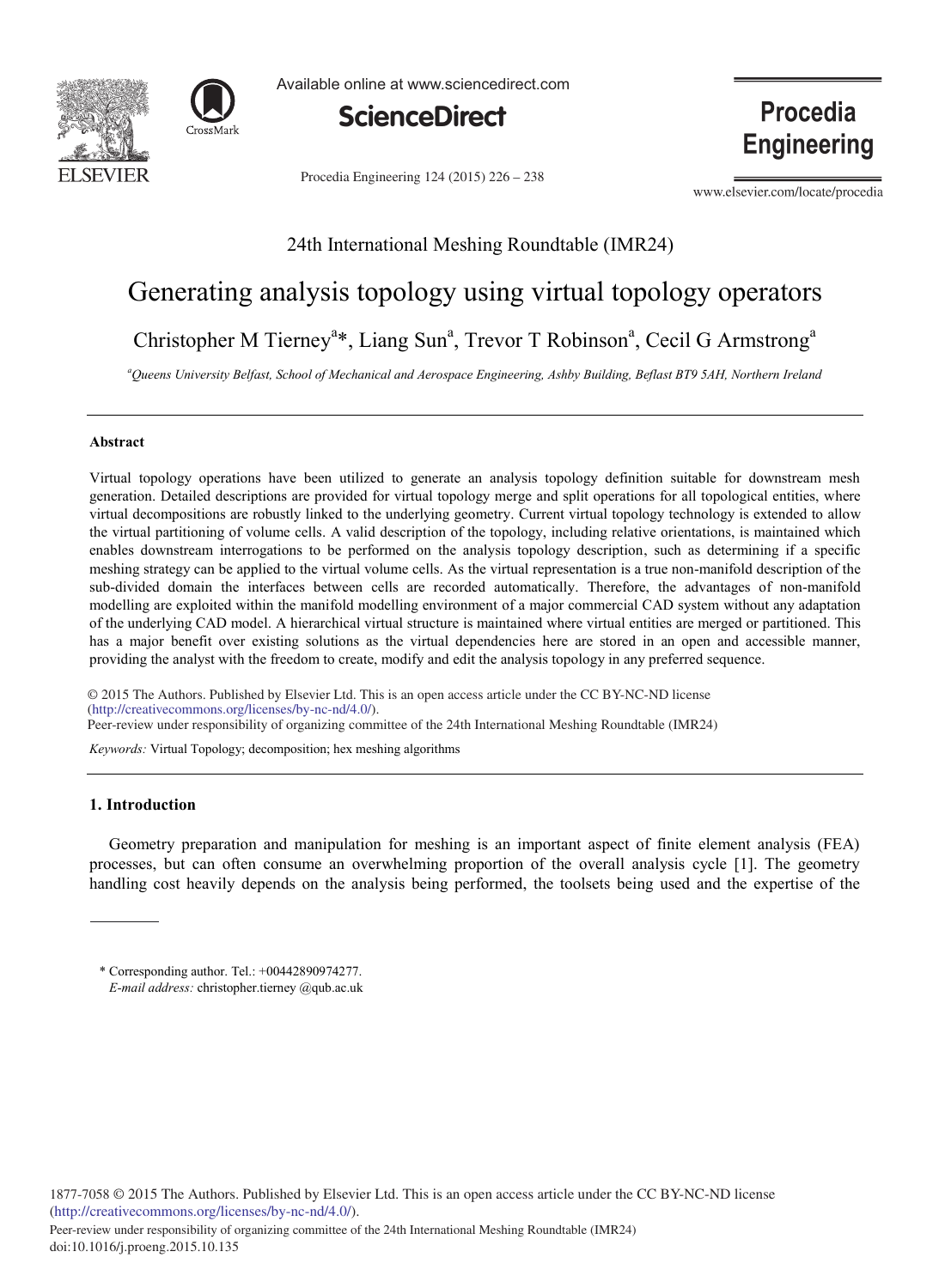analyst. For example, tetrahedral (Tet), hexahedral (Hex), mixed-solid element or mixed dimensional meshes may be appropriate depending on the type of analysis being performed. The meshing style in turn dictates the level of geometry manipulation necessary to achieve a fit-for-purpose mesh. Suitable Tet meshes are frequently generated using only geometry clean-up operations to remove features that may hinder the mesh generator. In contrast, due to the lack of robust automated Hex mesh generation technology, it is often necessary to utilize decomposition techniques in addition to geometry clean-up in order to successfully create a Hex mesh. Decomposition methods partition complex domains into simpler sub-domains which can be readily Hex meshed using automated algorithms such as mapping, sub-mapping, mid-point subdivision and sweeping.

The time spent executing the preferred clean-up and decomposition operations are influenced by the toolsets selected for each task. A plethora of geometry-based tools exist for directly modifying the geometry of domain. These tools tend to be time intensive when used by the analyst and can produce discrepancies in the model. An example is the use of sew or join operations to merge faces for geometry clean-up, where there is no guarantee a surface definition for the combined entities can be generated. Furthermore, these geometry-based CAD approaches require analysts to have significant CAD modelling experience, which imposes a significant and unnecessary burden on the analyst. Direct geometry modifications, their overheads, and sometimes unpredictable results can be avoided using virtual topology operations [2] for model editing. The principal role of virtual topology is to modify the topology whilst leaving the geometry undisturbed. Other notable advantages include the ease of reversing virtual operations in comparison to geometry-based operations and the analyst-friendly nature of virtual topology toolsets. Virtual topology is one of the underlying technologies in Simulation Intent [3]. Defining Simulation Intent involves capturing high level modelling and idealization decisions in order to create an efficient and fit-for-purpose analysis. For example, if an analyst specifies the desired solution accuracy and time available then automated decisions can be made which dictate analysis inputs such as mesh type or target element size in order to achieve the desired results. Furthermore, the target element size dictates the input metric for virtual topology clean-up operations based on entity size. Whilst virtual topology is commonly used for geometry clean-up it has yet to be entirely embraced for volume decomposition for meshing where complex domains can be Hex meshed using a divide-and-conquer approach to generate meshable primitives. This work describes a virtual topology implementation that has been embedded within a commercial CAD package and linked to the underlying CAD geometry. Virtual decomposition is implemented for an industrial use-case model based upon the input from a thin- sheet identification tool. The generation of an analysis topology using virtual topology operations enables tools to operate in the presence of virtual topology including the identification of appropriate meshing strategies for subset cells.

#### **2. State-of-the art virtual topology implementations**

Virtual topology is not new [4], but through using a number of state-of-the-art geometry pre-processing and meshing packages it is apparent that its advantages are not yet readily available in all of them and there is no agreed description for virtual topology which can be exported between packages. Some of the packages considered were Abaqus CAE [5], Ansys Workbench [6], CUBIT [7], ICEM CFD [8] and Siemens NX [9].

The aforementioned packages predominantly recognize virtual topology as a geometry clean-up tool for mesh generation. Typically a series of virtual topology operations are available to merge small edges/faces below the target element size, collapse small angles or to partition entities to constrain the mesh direction and/or size for boundary condition application. The availability of these virtual topology capabilities vary between the different CAE packages as does the level to which they can be accessed through the user interface and API.

One drawback to current implementations is that many packages do not allow virtual topology to be viewed, interrogated or edited once it has been applied. Restricting the analyst from viewing the virtual topology that has been defined is a major hindrance within analysis workflows, especially for complex models where numerous virtual operations are utilized. This leaves it extremely challenging for different analysts to share models and interpret the abstraction decisions of others. The lack of accessibility means the analyst is restricted from using favored toolsets within different aspects of the analysis process. It has been demonstrated in earlier work [10] that the ability to extract and store virtual topology relationships enables reuse within other packages.

Some vendors have elected to implement virtual topology on a polygonal representation of the design model. This simplifies the automatic detection and definition of virtual topology operations but relies on a robust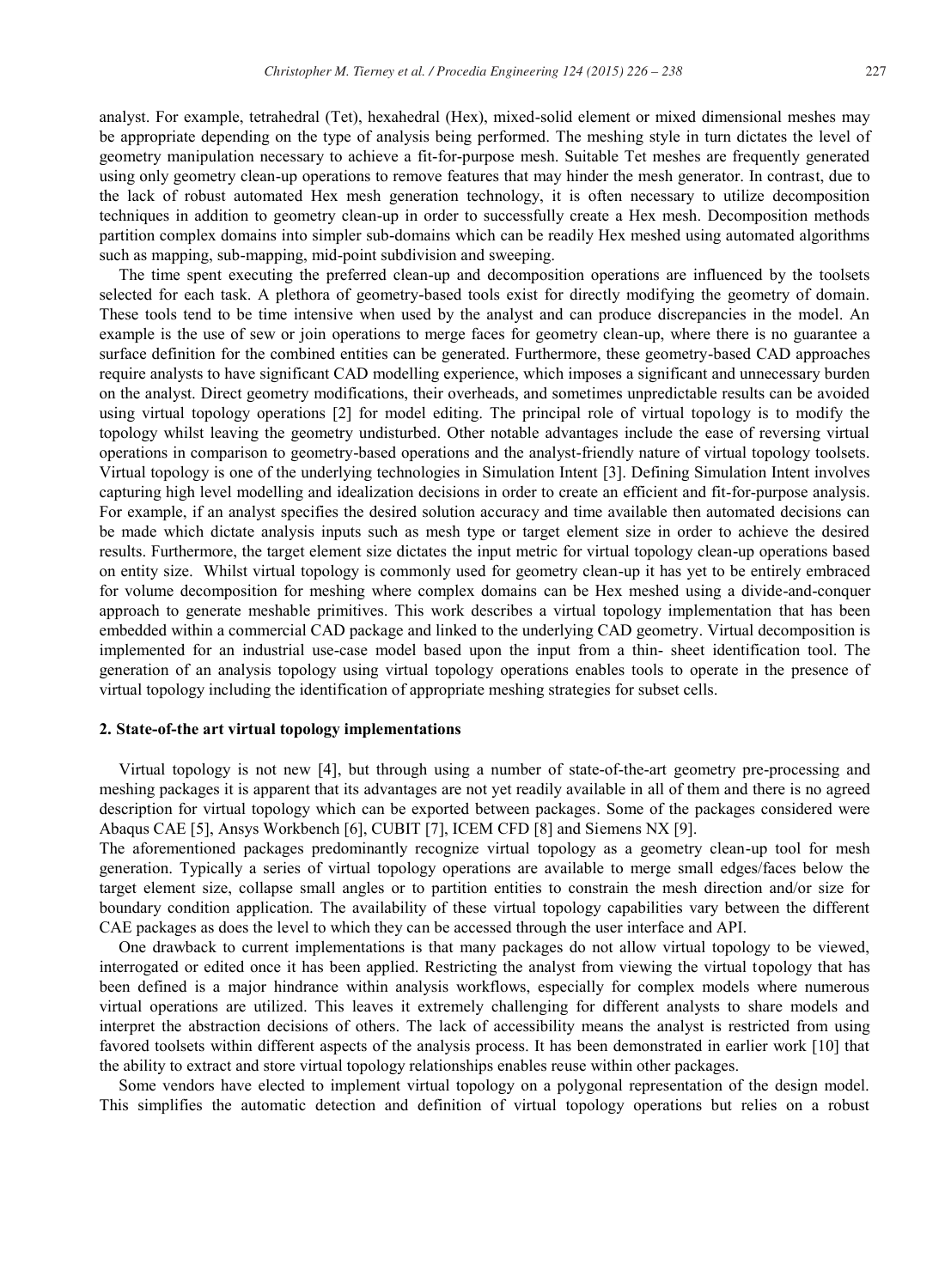relationship between geometric and polygonal representations. This can compromise the ability to preserve virtual topology after even simple design changes. A simple yet powerful illustration of this is shown in Fig. 1 (a) for a geometric model generated within Siemens NX. Virtual merge operations are used to remove the edges highlighted in Fig. 1 (a) and create the simplified virtual model in Fig. 1 (b). Once the geometric representation is edited and the chamfer size increased, Fig. 1 (c), the previously applied virtual operations are no longer in the model, Fig. 1 (d).



Fig. 1. (a) Base geometric model; (b) Virtual polygonal representation; (c) Chamfer size increased; (d) Virtual topology operations reset.

One common theme amongst the aforementioned meshing packages is the lack of robust virtual splitting operations for volume cells. Virtual volume partitioning would allow an analyst to virtually decompose a domain for Hex meshing. Splitting operations exist to partition edges and faces and have been utilized to decompose domains and generate a virtual topology network of multi-block faces for quad meshing [11]. Sheffer [12] described the generation of Hex meshes using a medial axis approach to virtually decompose an initial volume into sub-volumes meshable by means of basic meshing methods. The virtual volume decomposition implemented within the GAMBIT meshing suite [13] imposes the constraint that all edges of the partitioning faces are required to be connected to the volume to be partitioned resulting in multiple connected partitioning faces needing to be merged. In other work by Sheffer [14] virtual volume decomposition was introduced but lacked detailed description of its implementation. CUBIT offers a virtual volume partitioning solution at the mesh level where a meshed domain can be partitioned by specifying distance criteria to select elements and define the partitioning location. In similar work a volume submapping approach utilizes a virtual decomposition to pre-process the geometry for hex meshing but requires that all boundary surfaces have been meshed with a quadrilateral mapping algorithm [15]. ICEM CFD [8] provides a block decomposition solution by manually creating and overlaying a network of simple block topologies on top of the geometry. The block topology can be thought of as a virtual representation of the geometry but without having to carry out the decomposition as links to the geometry tend to be manually specified in order to capture the underlying shape of the domain. These virtual operations tend to be implicit whereby multiple block faces can be linked to a single geometric face or a single block face can represent multiple geometric faces. These can be thought of as virtual split and merge operations. Apart from the virtual decomposition contributions mentioned above most packages and research tend to primarily use direct geometric operations to decompose volume cells [16]. Successful partitioning of the geometric representation can be troublesome, especially where non-manifold conditions (shared faces, dangling edges etc.) are generated within manifold environments. Even if the domain has been successfully decomposed it is common for unwanted geometric and topological entities, such as sliver faces, to be generated which require further work to remove. The use of direct geometric partitioning alongside a virtual description defined on a polygonal representation demands that partitioning operations need to be carried out prior to any virtual operations. This can be detrimental, especially if the virtual topology fails to update. In this work it is shown that it should be possible to execute virtual merge or split operations in any order desired by the analyst. This is achieved by storing the virtual topology dependencies alongside a description of the analysis topology. It is described herein how virtual merge and split procedures, including volume decomposition, are implemented and how the relationship between the virtual entities and the analysis topology is stored. Formulation of an analysis topology enables multiple versions of the original topology to be generated, interrogated and manipulated as deemed necessary by an analyst.

#### **3. Defining virtual topology operations**

This section describes the implementation of virtual merge and split operations and the generation of an appropriate analysis topology, where entities (real or virtual) can be merged or partitioned. A valid topological description, including the relative orientations of entities, is maintained within the analysis topology definition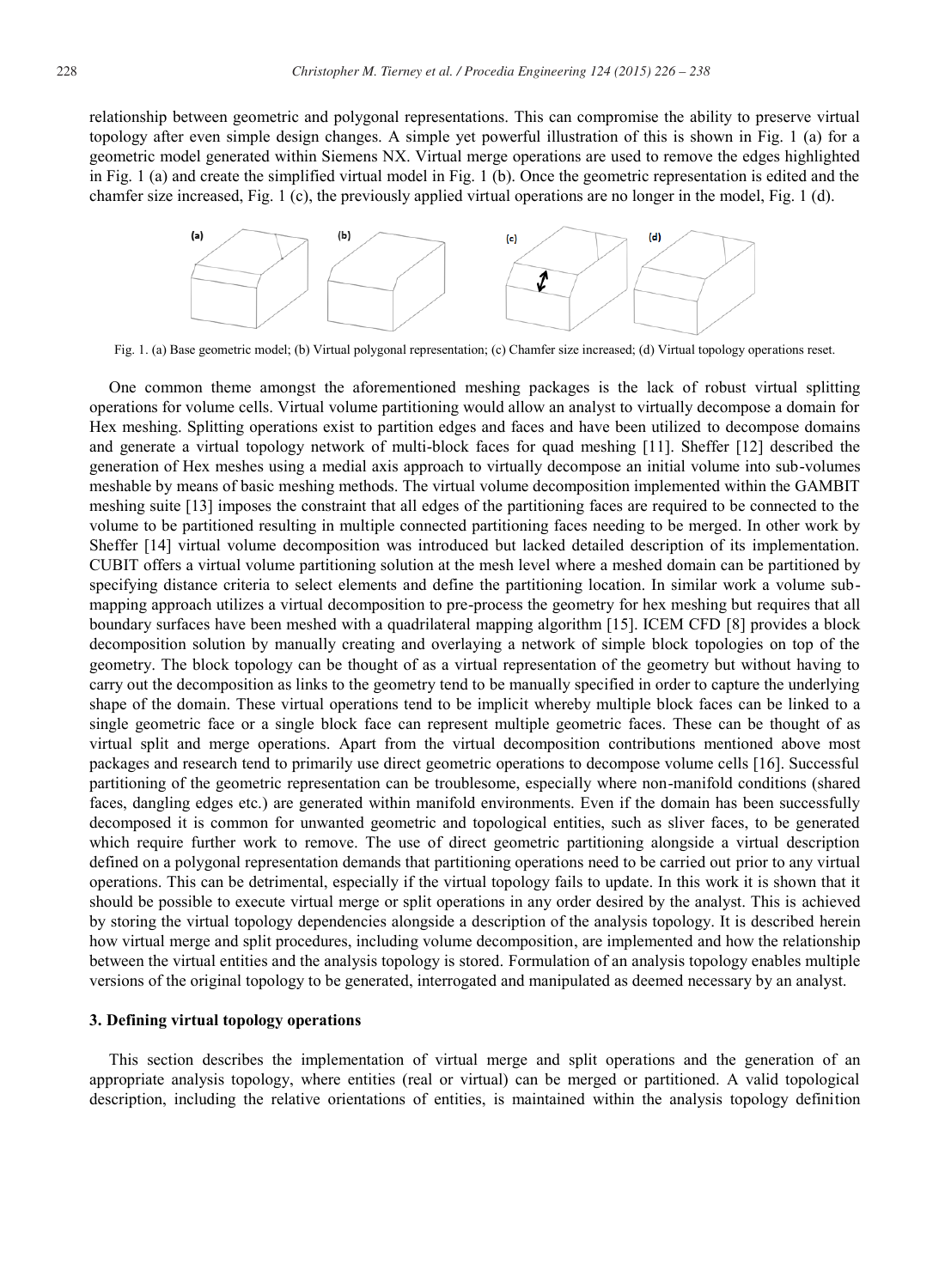which helps downstream virtual operations and enables the analysis topology to be interrogated for meshing purposes. Entity labels are assigned within the database to be unique identifiers, but have been labelled here based on entity type (f for face, e for edge and v for vertex).

### *3.1. Virtual merge operations*

Virtual merge operations create a single virtual superset entity by removing the common lower dimension topology between adjacent entities being merged. Entities being merged must be adjacent and have the same manifold dimension. They are referred to as host entities of the virtual superset entity, which inherits the manifold dimension of the hosts.



Fig. 2. (a) Host edges to be merged; (b) virtual superset edge; (c) virtual dependencies.

 Fig. 2 illustrates the merge operation for edge entities. Adjacent edges 'e1' and 'e2' are shown in Fig. 2 (a) along with their bounding vertices and the orientation of each vertex relative to its bounded edge. If the underlying edge tangent points towards a vertex then it is assigned a positive orientation relative to the edge, otherwise it is negative, Fig. 2(a). The bounding topology of the virtual superset edge, 'e3', is established by finding the uncommon boundary, vertices 'v1' and 'v3', between the host edges being merged, Fig. 2 (b). Consistent orientations of the bounding vertices are maintained by selecting the orientation of the first uncommon vertex, 'v1', and assigning the second vertex, 'v3', in the opposite direction. The orientation of the superset edge relative to any bounded faces is set to be the same as the host edge bounded by the first uncommon vertex. The virtual topology dependencies between the virtual and host faces is recorded, Fig. 2 (c).



Fig. 3. (a) Host faces to be merged; (b) resulting analysis topology; (c) virtual dependencies of face cells.

Virtual superset faces can be defined by specifying either the faces to be merged or the edges to be ignored (i.e. the common edges between faces to be merged). Either approach is sufficient when creating virtual superset faces one-by-one. However, this is not the case when attempting to create many at once, which is useful when attempting to automate geometry clean-up procedures. Consider Fig. 3 where the objective is to generate two superset faces 'f7' and 'f8', Fig. 3 (b), by merging faces 'f2', 'f3', 'f4', 'f5' and 'f6', Fig 3 (a). Simply providing the faces to be merged as the input leaves it impossible to interpret the intent of the analyst and generate the two superset face, 'f7' and 'f8'. Instead it is likely the tool will attempt to create one face. However, if the input provided is the edges to be ignored, 'e10', 'e16', 'e17' and 'e20', then by finding the bounded face of each edge,  $\{f2, f3\}$ ,  $\{f4, f5\}$  and  $\{f5, f6\}$ respectively, the supersets are formed by recursively cycling through each face pair, and grouping common face pairs. This also enforces the condition that faces to be merged must be adjacent. From this it can be seen that superset faces 'f7' and 'f8' comprising of host faces  $\{f2, f3\}$  and  $\{f4, f5, f6\}$  are identified. The virtual dependencies for the superset faces are shown in Fig. 3 (c).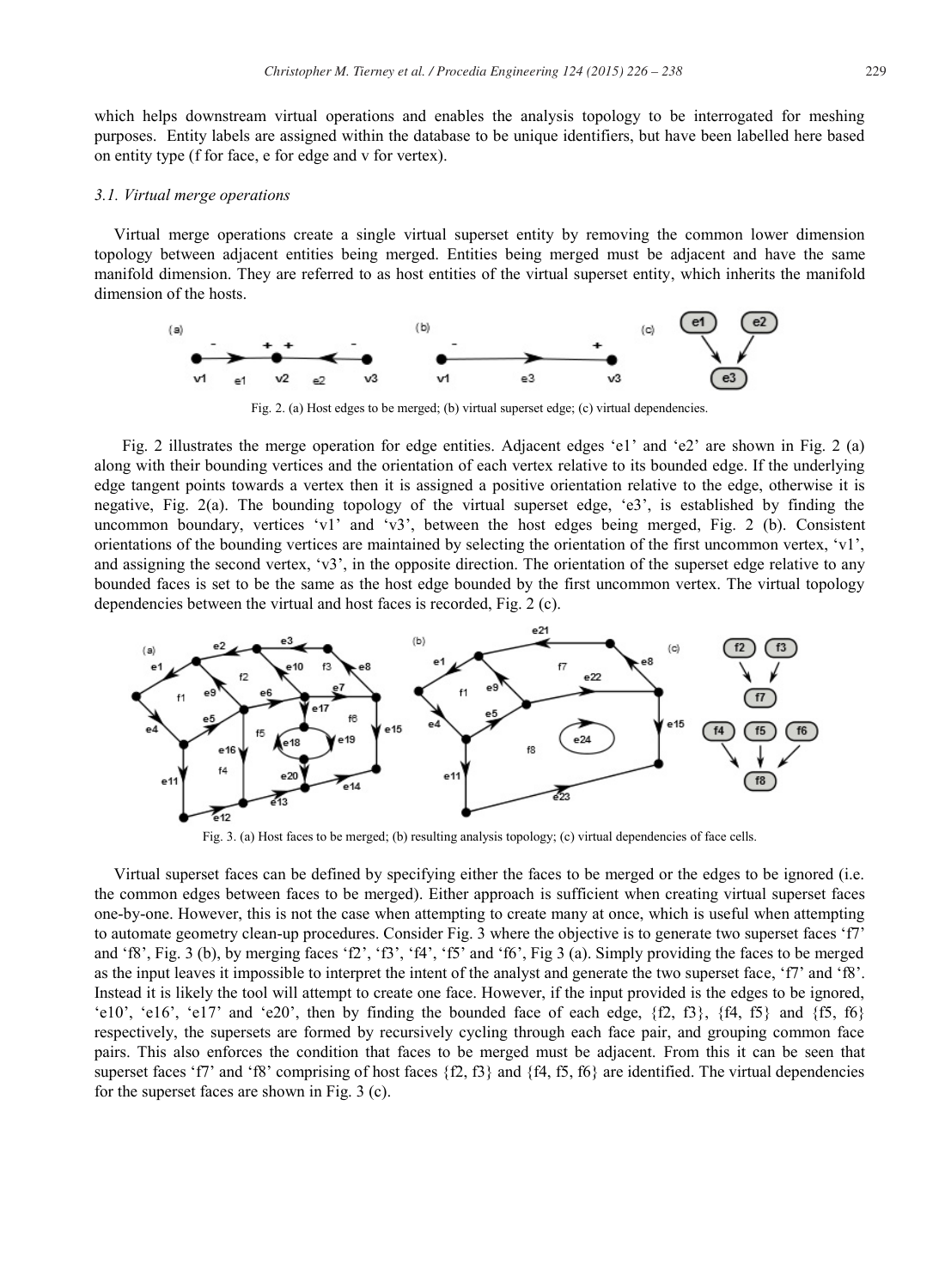In order to create the topology of the superset faces, associated bounding entity topologies must also be merged. Since the edges to be ignored are used as the input their bounding vertices may also be ignored. The bounded edge pairs are returned for each vertex to be ignored and grouped into host edge sets as per the description for the face pairs above. Once the host edge sets are identified the merge operation for edges is used to create the superset edges. It should be noted that certain vertices are not ignored if they bound an edge which does not form the boundary of the superset face or is not ignored as part of another merge operation, e.g. the vertex bounding edge 'e16' bounds more than two edges (it is common to edges 'e9', 'e5' and 'e6'). It is important that this is not ignored as edge 'e9' bounds face 'f1' and thus remains in the resulting analysis topology, Fig. 3 (b). Edge loop types are liable to be altered within the analysis topology. For example, edges 'e18' and 'e19' are classed as outer loop edges of faces 'f5' and 'f6'. However, after host faces 'f5' and 'f6' are merged the common edges 'e17' and 'e20' are removed from the analysis topology and superset edge 'e24' becomes an inner loop periodic edge as it originally existed as two edges 'e18' and '19' are merged through the removal of 'e17' and 'e20' and their bounding vertices. These situations are recognized when there are multiple unconnected common edges between the host faces that were merged, e.g. edges 'e17' and 'e20' from Fig. 3 (a).

An edge is considered positive relative to its bounded face if the face is on the left-hand-side of the forward pointing edge tangent direction when viewed from the outward pointing face normal. For example, edges 'e1', 'e4', 'e5' and 'e9' are all positive relative to face f1. However, edge 'e5' is negative relative to its other bounded face 'f4'. This orientation convention is transferred to maintain a valid topological description within the analysis topology, Fig. 3 (b).

# *3.2. Virtual split operations*

Virtual subset entities represent a partial section of a host entity. Parasite entities are Virtual bounding entities used to partition a higher dimensional topological entity into virtual subset entities, e.g. a parasite face used to partition a volume cell into simpler subset volumes for meshing.



Fig. 4. Edge splitting operations: (a) Host edge to be split; (b) resulting analysis topology; (c) virtual subset dependencies; (d) periodic edge to be partitioned; (e) parasite vertex introduced to periodic edge; (f) periodic edge portioned with second parasite vertex.

Split operations are described for possible edge configurations. The first configuration is an edge bounded by two vertices, Fig. 4 (a). In this scenario the addition of parasite vertex 'v3' to the boundary of host edge e1 results in two subset edges 'e2' and 'e3'. The orientation of the parasite 'v3' is assigned opposite to the original vertices bounding each virtual edge, e.g. where subset edge 'e2' is bounded by negative vertex 'v1' this dictates that parasite 'v3' is positive relative to subset 'e2'. The second configuration is a periodic edge bounded by zero vertices, Fig. 4 (d). Here the addition of a single parasite vertex 'v1' is insufficient to partition the host edge 'e1' as the boundary traversal arrives back at the initial vertex 'v1', Fig. 4 (e). The parasite vertex is simply added to the topology of the edge and assigned both a positive and negative orientation. If another operation in the analysis model preparation requires a second parasite vertex to be added to the edge topology then two subset edges result, Fig. 4 (f). The orientation of the parasite vertices relative to the subset edge is determined by their parametric value within the host edge. Periodic edge configurations are extensible to periodic surfaces, such as cylinders. This approach is able to robustly handle any configuration of periodic edges and faces within the virtual representation. Links to any topological CAD architecture are maintained as bounding entities are often introduced to periodic entities to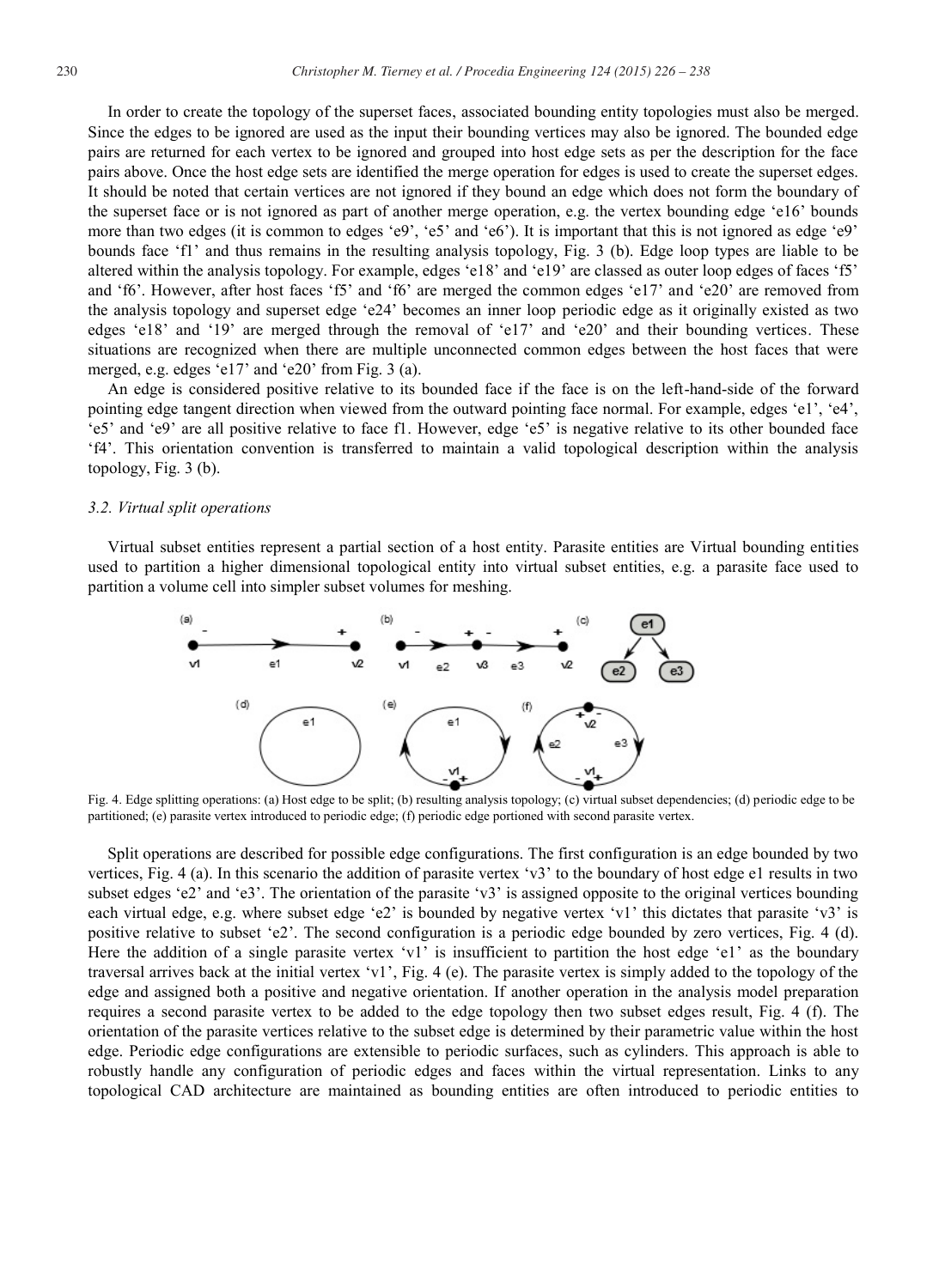simplify the tracking of the topological connectivity. Here a periodic edge or face can be bounded by zero, one, two or n entities and can also be created for analysis purposes ('e24' Fig. 3 (b)) to reduce the propagation of splits through the analysis model.

Face partitioning is carried out by introducing a lower dimensional parasite edge into the host face topology. Due to the possible presence of multiple edge loops a wider range of configurations need considered for face partitioning. Fig. 5 (a) and (b) describe a situation where a single parasite edge is sufficient to partition the face. Firstly the bounding vertices of the parasite edge are used to partition the bounding edges of the host face, e.g. 'v5' and 'v6' partition host edges 'e2' and 'e4' into virtual subset edges  $\{e6, e7\}$  and  $\{e8, e9\}$ respectively. Then a face traversal procedure is utilized to determine whether a parasite edge partitions the host face. The traversal process begins from the first bounding vertex 'v5' of the parasite edge 'e10'. From this vertex the host face topology is traversed in the positive direction until either the input vertex 'v5' or the second bounding vertex 'v6' of the parasite edge is met. If the start vertex is met then the face has not been partitioned whereas if the second vertex is met then the face has been partitioned. The edges traversed, edges 'e6', 'e1' and 'e8' form the boundary of the first virtual subset face along with the final traversal over the parasite boundary, which in this case is simply the parasite edge itself. The orientation of the parasite edge is inherited from the previous subset edge in the traversal direction. This is decided by identifying the common vertex and comparing its orientation relative to each edge. If the vertex has the same orientation relative to each edge then the parasite edge is assigned an opposite orientation to the subset edge. If the vertex orientations differ between edges then the parasite edge inherits the orientation of the subset edge. Therefore, edge 'e10' is assigned positive relative to subset face 'f2' and negative relative to subset 'f3'. The boundary of the second subset face is defined from the remaining edges bounding the host face, excluding inner loop edges. Inner loop edges, such as 'e5', are assigned to the boundary of a virtual subset face by determining if the inner edge lies within the outer boundary parameters space of each subset. This returns the boundary of two subset faces 'f2' and 'f3' to be  $\{e6, e1, e8, e10\}$  and  $\{e7, e3, e9, e10, e5\}$  respectively.



Fig. 5. Face splitting operations: (a) Host face to be split; (b) resulting analysis topology; (c) host face to be split; (d) parasite edge connected to an inner edge; (e) second parasite edge to partition the host face.

Another applicable configuration for face partitioning is shown in Fig. 5 (c-e). In this configuration the subset faces are created by partitioning a host face from its inner loop edge to its outer boundary. The use of a single parasite edge 'e8', Fig. 5 (d), does not partition the host face as the face traversal procedure returns to start vertex v1. After introducing a second parasite edge 'e9' the face outer boundary is now partitioned as the traversal process ends at vertex 'v2'. The final step to confirm the partition is to traverse the parasite boundary. The traversal process continues over the inner loop in the positive direction defining a parasite loop of  $\{e9, e12, e8\}$ . This traversal process is possible by maintaining the correct orientations when partitioning the edges with the parasite vertices and is also used to assign the correct orientation to the parasite edges. This returns the boundary of two subset faces 'f2' and 'f3' to be  $\{e6, e1, e10, e9, e12, e8\}$  and  $\{e7, e3, e11, e9, e13, e8\}$  respectively, Fig. 5 (e). The nature of the traversal procedure enables multiple parasite edges to be used to partition a face. These parasite edges can be added to the face topology in any order with the process able to correctly determine if the host face has been partitioned.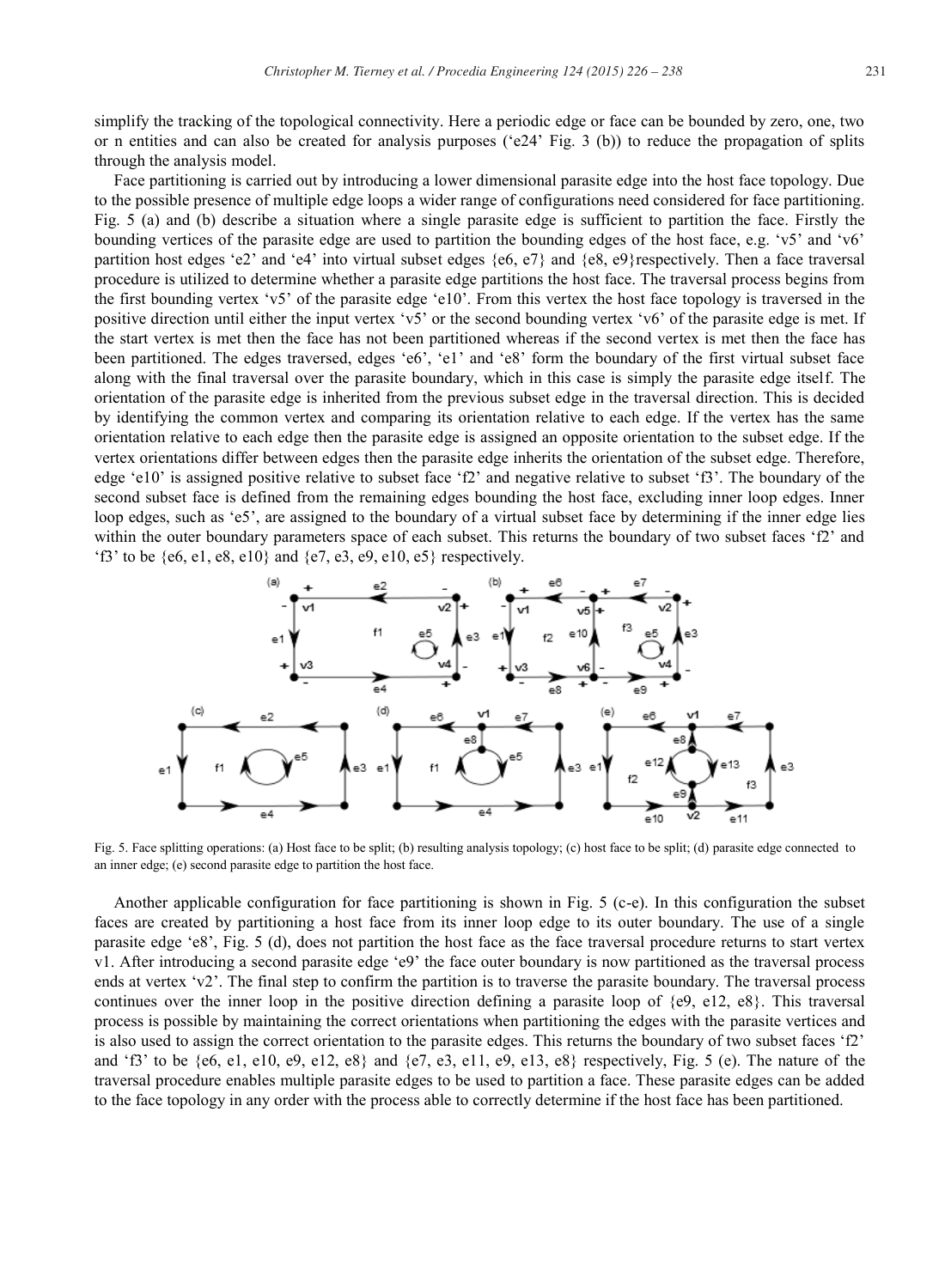Periodic edges can also be used to partition faces. One virtual subset face will be bounded by the original host outer boundary and the periodic parasite edge, which will be classed as an inner loop edge. The periodic parasite edge will form the outer boundary of the second virtual subset face.

The procedure required to virtually split a volume cell is illustrated using the simple example in Fig. 6, where a lower dimensional face is used as the parasite entity to partition the volume cell. The parasite face can either be a real geometric face, or a virtual face defined by its bounding entities. With either approach the initial step is to use the lower dimensional bounding edges and vertices, highlighted black in Fig. 6 (b), to partition the applicable faces and edges respectively. Once this is achieved, the objective is to determine if the volume cell has been partitioned. The orientation of the bounding edges of a parasite face is established using the orientations of their host. Doing this for the first bounding parasite edge enables the remaining edges to be traversed and assigned the correct orientation.



Fig. 6. Volume splitting operation: (a) Host volume to be split; (b) bounding vertices and edges of parasite face; (c) faces on one side of the parasite boundary; (d) first face propagation step; (e) second face propagation step; (f) subset volume; (g) subset volume.

Determining if the volume has been partitioned requires a face traversal process similar to the edge traversal process utilized when partitioning face entities. Here the bounding edges of the parasite faces are traversed in order to determine a face loop on either side of the parasite boundary, Fig. 6 (c). At the first bounding parasite edge both bounded faces are identified, excluding the parasite face itself. Each bounded face is the first face in a distinct parasite face loop. The remaining parasite edges are traversed in the correct order to identify additional loop faces. Loop faces share a common edge with an existing loop face, excluding the bounding parasite edges. The two parasite face loops identified are shown in Fig. 6 (c). One parasite face loop is selected to determine if the volume cell has been partitioned. Using this face loop an edge-face propagation approach is utilized to traverse the faces in the volume. To begin this process the bounding edges (excluding the edges bounding the parasite face) of all faces in the face loop are identified. The edge-face propagation method detects any faces, highlighted black in Fig. 6 (d), that are bounded by these edges. These faces are added to the face loop and the process is repeated with the new set of bounding face loop edges returning the faces highlighted black in Fig. 6 (e), which are appended to the face loop. If the final face loop does not contain any common faces with the second parasite face loop then the volume has been successfully partitioned with the face loop and the parasite face defining its boundary. The subset volume cells are shown in Fig. 6 (f) and (g) where the second subset volume boundary is defined as the residual faces in the host volume. Parasite face orientations are inherited from the bounding parasite edge orientations where the virtual face normal is specified as the normal between the oriented edges.

The virtual decomposition process was described using a single parasite face to partition the volume cell. It is often the case that multiple parasite faces are required to create a subset volume. Fig. 7 shows a decomposition process using multiple parasite faces. Attempting to partition the host volume, Fig. 7 (a), with a single parasite face, Fig. 7 (b), does not generate subset volumes. This is due to the inner loop edges and faces whereby the bounding parasite edges do not partition the top, bottom and inner loop faces and as a result the face loops on either side of the parasite boundary share certain faces and the volume cell remains intact. However, the parasite face is added to the bounding topology of the host volume cell. The addition of a second parasite face, Fig. 7 (c), partitions the top, bottom and inner loop faces and generates two distinct face loops either side of the parasite boundary, partitioning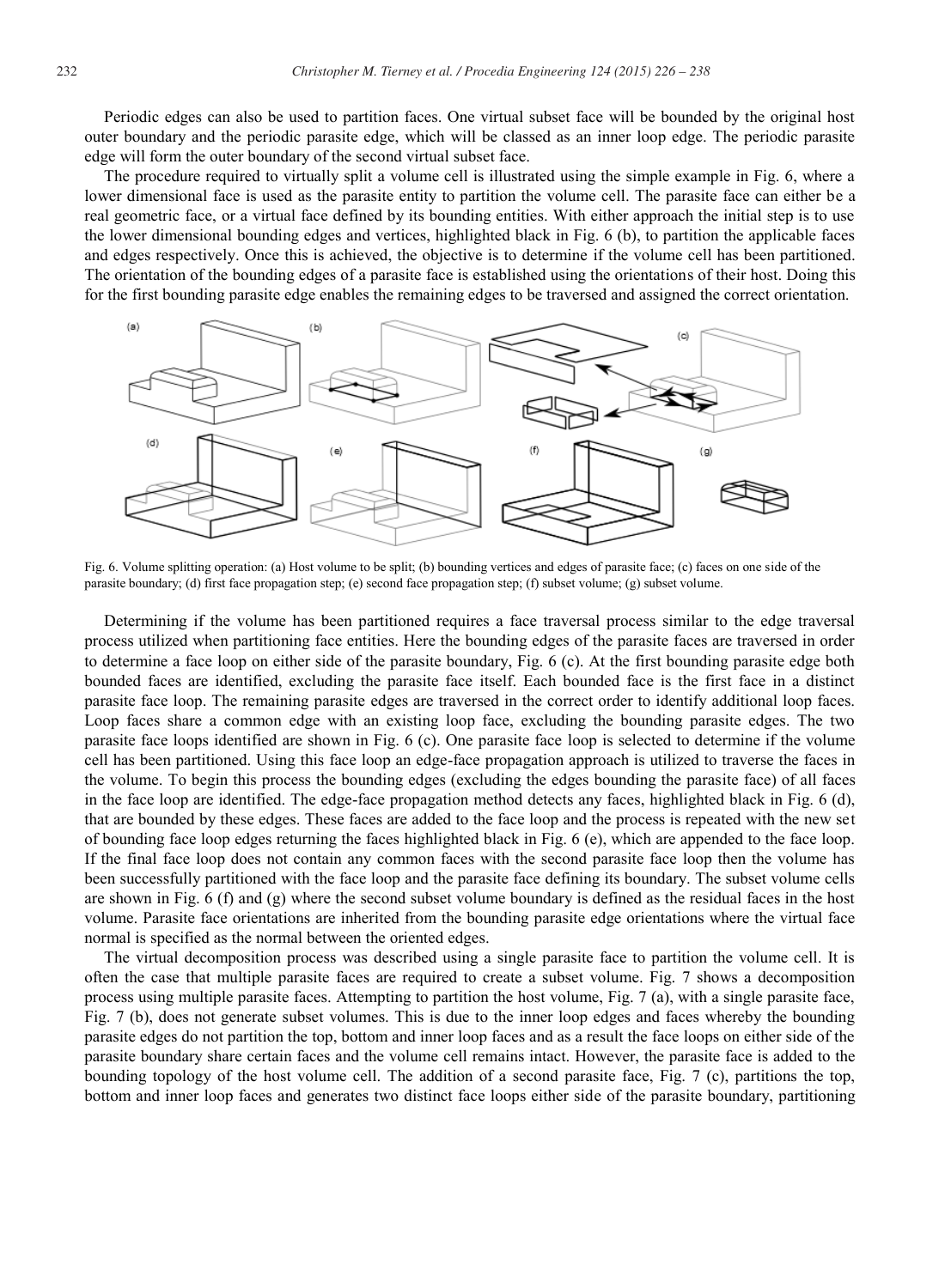the volume, subset volume highlighted Fig. 7 (d). Non-manifold conditions are considered to inform the facepropagation process not to include non-manifold edges. This enables the use of multiple parasite faces. Fig. 7 (e) and (f) show the addition of other parasite faces to decompose the subset volumes further and create the o-grid decomposition that can be used to generate a hex mesh around the hole. Thus, virtual operations are able to be used for existing virtual entities. It is worth pointing out that manifold modelling environments cannot manage the non-

manifold conditions due to the addition of a single parasite face that does not partition the volume, Fig. 7 (b), resulting in errors when attempting to directly modify the geometry.



Fig. 7. (a) Host volume; (b) first parasite face; (c) second parasite face; (d) parasite face loop; (e) subset volume cell; (f) o-grid decomposition.

Based on other requirements, such as the extraction of thin regions for hex meshing (section 4.2), it may be necessary to use multiple connected parasite faces to decompose a volume cell, Fig. 8. As the virtual representation does not need to maintain a valid geometric definition it can directly represent non-manifold conditions like the presence of dangling faces or edges, Fig. 8 (b), within their respective parent volumes or faces. This enables multiple parasite faces to be used to decompose a volume cell as shown in Fig. 8. Parasite face loops are constructed by finding the common boundary between adjacent parasite faces, where no free edges exist in the loop, such as in Fig. 8 (d) and (c). Free edges are edges bounding a parasite face but no other face. Their presence informs the process that the volume has not been partitioned. Completing the parasite face loop enables the traversal process to begin to determine if the domain is partitioned, Fig. 8 (d). In this example two subset volumes are created representing a thin region, Fig. 8 (d) right, and a block topology type region, Fig. 8 (d) left.



Fig. 8. (a) Host volume; (b) first parasite face; (c) second parasite face; (d) parasite face loop complete and volume decomposed into two subsets.

#### **4. Virtual topology operations for meshing**

In this section examples of geometry clean-up and decomposition are provided, using the virtual topology operations in the previous section. The work detailed in this section has been implemented as a  $C#$  plug-in for Siemens NX, where a generic data structure in the form of a relational database is used to store the model topology and associated information as described in [17]. Having a robust link to the NX model topology enables the NX manifold environment to exploit non-manifold conditions within the virtual representation. Extracting the initial model topology into this generic data structure enables it to be interrogated and manipulated to execute virtual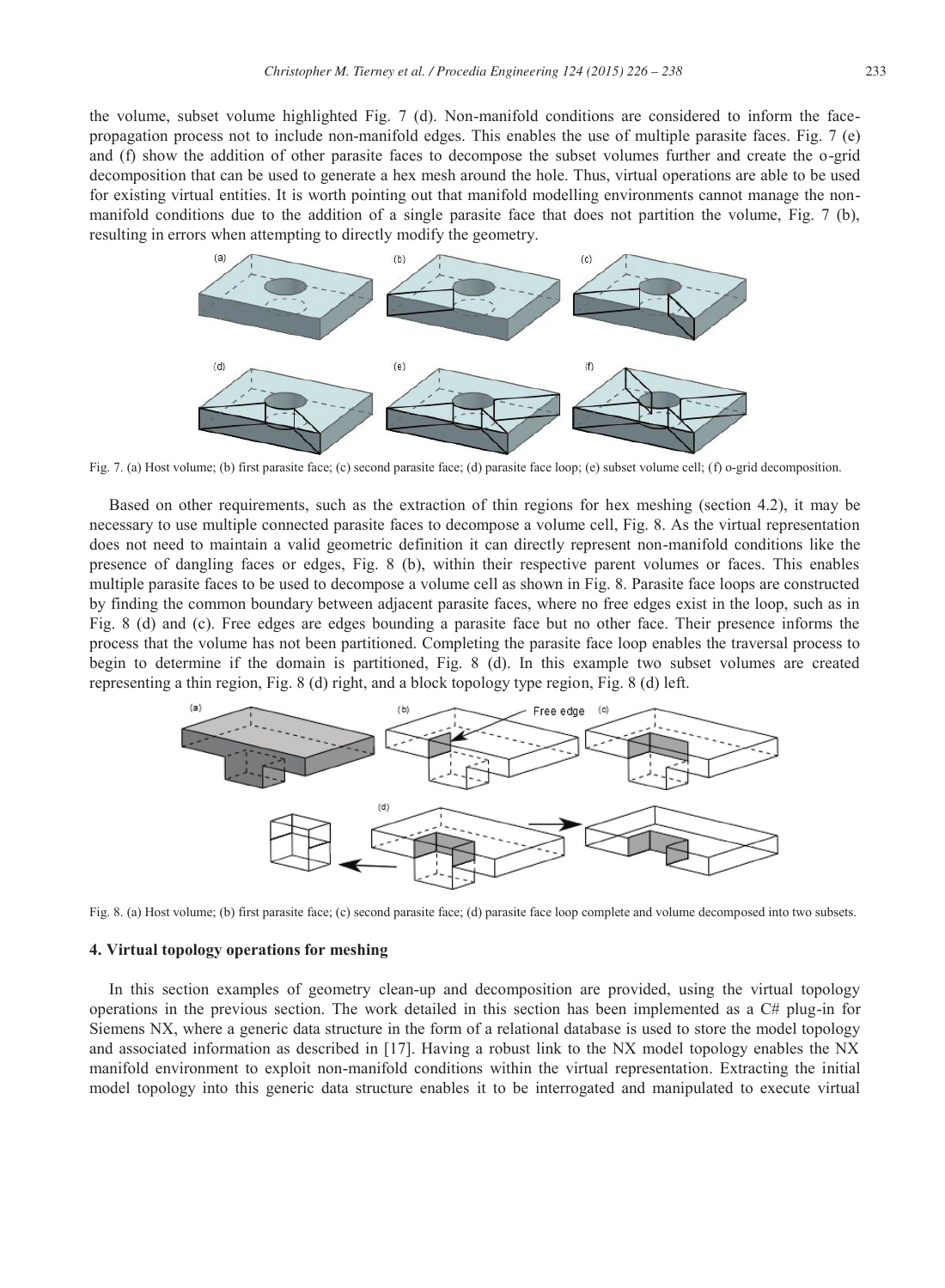topology operations. The topological connectivity and relative orientations are extracted from a CAD model automatically along with all vertex and edge classifications which is used for geometry clean-up and to help identify if a specific meshing strategy can be assigned to a volume cell. Vertex classifications define the angle between the bounded edges meeting at each vertex bounding a face while edge classifications define the edge dihedral angle.

#### *4.1. Geometry clean-up example*

Geometry clean-up operations attempt to remove features that can cause problems during mesh generation and cause poor quality elements to be formed. Clean-up decisions are based on geometric reasoning criteria (edge dihedral angle, edge length, face width, curvature etc.) adhering to predetermined mesh metrics (target element size, element angles etc.). Here a simple automated clean-up operation based upon edge dihedral angles is shown.



Fig. 9. (a) Original design topology; (b) analysis topology after ignoring edges with a specific dihedral angle.

Edges to ignore are selected if they have a dihedral angle within 10% of 180 degrees, meaning that nodes do not need to be place along these edges. For the model in Fig. 9 the selection returns 154 edges to be ignored from the original model topology, Fig. 9 (a), which are then provided as the input to the virtual merge operation described in Section 3.1. For the model in Fig. 9 the automated operation is executed in 5 seconds (on 64-Bit 2.8GHz Intel Core i7 CPU with 16GB RAM) and merges 59 faces and 28 edges to form 6 superset faces and 12 superset edges, Fig. 9 (b), where the ignored edges are faded out. The purpose of this example is to demonstrate the robustness of the virtual merge operations using a set of ignored edges as input. The generic nature of the procedure enables the input to be provided from any source, i.e. geometric reasoning operations built into an existing CAE package.

#### *4.2. Thin-sheet region isolation through virtual decomposition*

One approach for decomposing a complex domain for hex meshing is to isolate thin-sheet regions (large lateral dimensions relative to thickness) as separate volume cells [18, 19]. The hex meshing problem is simplified in thinsheet regions where a quad mesh generated on a top or bottom face is swept through the thickness direction to create Hex elements. The thick-thin and virtual topology tools have been developed within Siemens NX. The thick-thin algorithm [19] uses the NX mid-surface tool to identify face-pairs, which are the opposing faces bounding a thinsheet region. Face boundaries are discretized and to calculate intersection regions between the boundaries to define thin-sheet regions. Parasite faces are generated from the opposing boundaries and are used to partition the domain.

A simple example of the thin-sheet identification and virtual decomposition process is shown in Fig. 10. The edges on opposite sides of the thin-sheet region are defined as bounding edges of the parasite and provided by the thin-sheet identification tool as the input to the virtual decomposition, Fig. 10 (b). These parasite bounding edges are provided along with their host face in the original topology. Virtual topology relationships are used to identify the new virtual host from the original input host. As the decomposition progresses this allows the appropriate faces to be partitioned using the parasite bounding edges and the analysis topology to be maintained. The wall edges through the thickness of the thin-sheet region are automatically generated within the virtual decomposition tool, where their host entity is identified and partitioned if necessary, Fig. 10 (c). Wall edge hosts are defined as the common bounded face of the end vertices of the input bounding parasite edges. Once all lower host topologies are partitioned the volume cell is virtually decomposed, Fig. 10 (d), into a thin-sheet and residual region.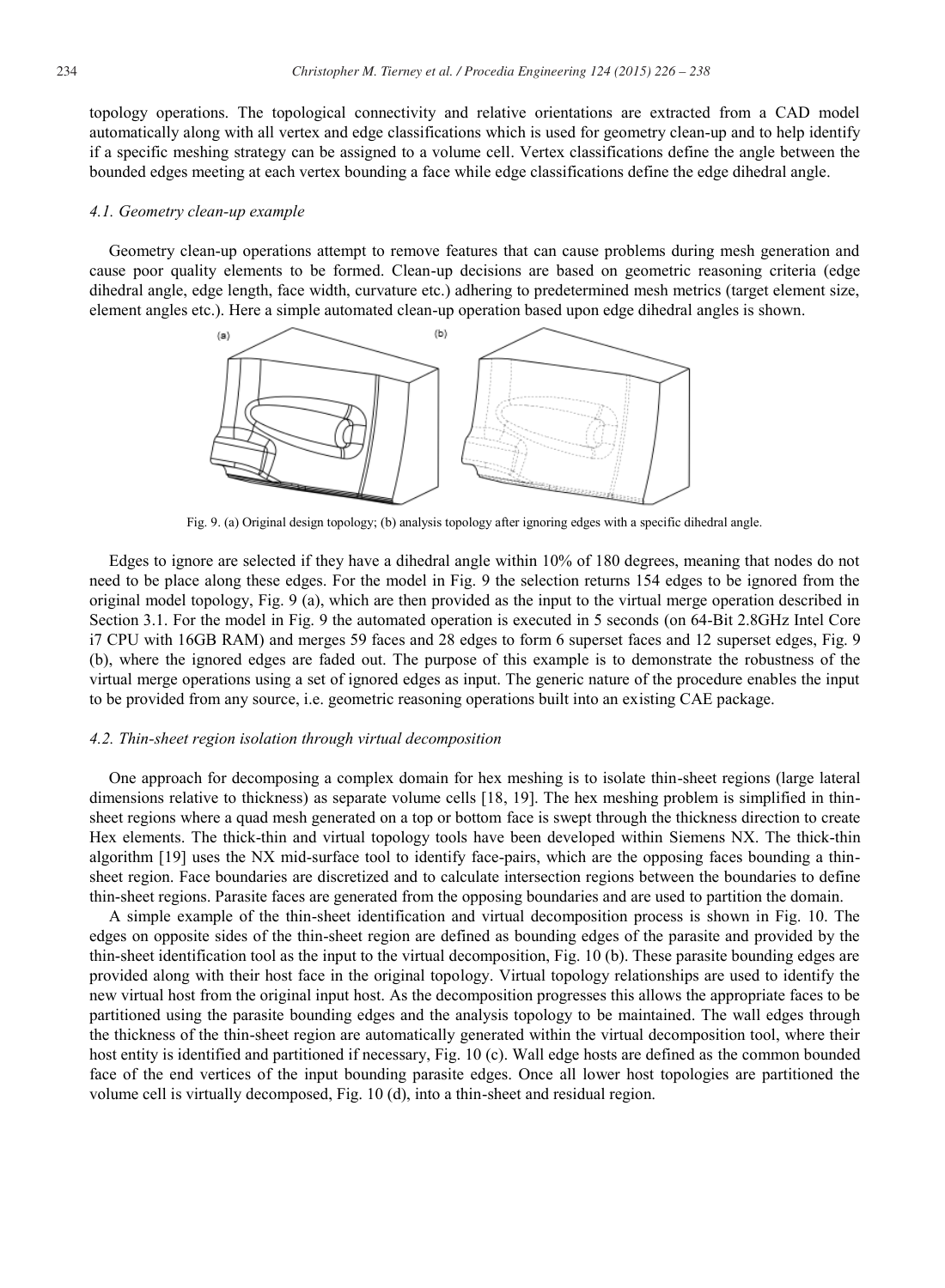

Fig. 10. (a) Original topology; (b) parasite face bounding edges highlighted; (c) wall edges highlighted; (d) subset volume cells.



Fig. 11. (a) Original casing component; (b) thick-thin virtual decomposition.

Fig. 11 shows the thin-sheet virtual decomposition of an aero-casing component. 88% of the component is recognized as thin-sheet and highlighted grey, the residual regions highlighted black and virtual partitioning faces inset, Fig. 11 (b). The virtually decomposed representation is completely linked to the original component model and can be viewed and interacted with in the NX environment. Virtual edge geometry is created for subset, superset and parasite edges and for visualization purposes. Surface geometry is not required for any virtual faces.

#### *4.3. Identification of meshing strategies in the presence of virtual topology*

The analysis topology description enables the use of simple interrogations to determine if either a mapped, swept or mid-point subdivision meshing approach can be applied to a volume cell. The interrogation is automatically executed using SQL queries on the analysis topology, which is associated with the original topology in tables in a relational database. Topological queries are considered alongside criteria such as edge dihedral angles and vertex corner angles when identifying the different regions.

A mapped meshing scheme can be utilized for volumes with a logical block topology consisting of 6 faces, 12 edges and 8 corner vertices. Criteria for a volume cell to be map-able dictates all edges must be convex and all faces must be map-able. A face is considered map-able if it consists of four logical edges and four logical corner vertices where a single hex element will appear in the mesh pattern at each vertex and edge segment.. Determining whether a volume cell is map-able is straightforward since the edge dihedral and vertex corner angles are maintained throughout the virtual operations described. A structured hex mesh generated for map-able volume cells can use opposing edges information to assign division numbers.

Volume cells that cannot be map meshed may be applicable for mid-point subdivision meshing if the cell is convex and contains all tri-valent vertices, Fig. 12 (a). Unlike mapping methods this scheme requires the cell to be partitioned into n map-able blocks, where n is the number of vertices in the volume cell, Fig. 12 (c). This is an automatic procedure where the volume is decomposed using a series of four-sided faces bounded by edges generated from edge mid-points to face mid-points (black edges in Fig. 12 (b)) and from face-mid-points to volume center (dashed edges Fig.. 12 (b). In this work this step is carried out via the virtual decomposition. This decomposition contains mesh line singularities where an internal edge valence is not referenced by four hex elements and represents an unstructured portion of the mesh. Placement of these singularities is the root of the auto-Hex meshing problem and is used to help define Hex mesh topology and sizing amongst other properties. Using mid-point subdivision the line singularities are generated between the volume center and the mid-point of non-map-able faces.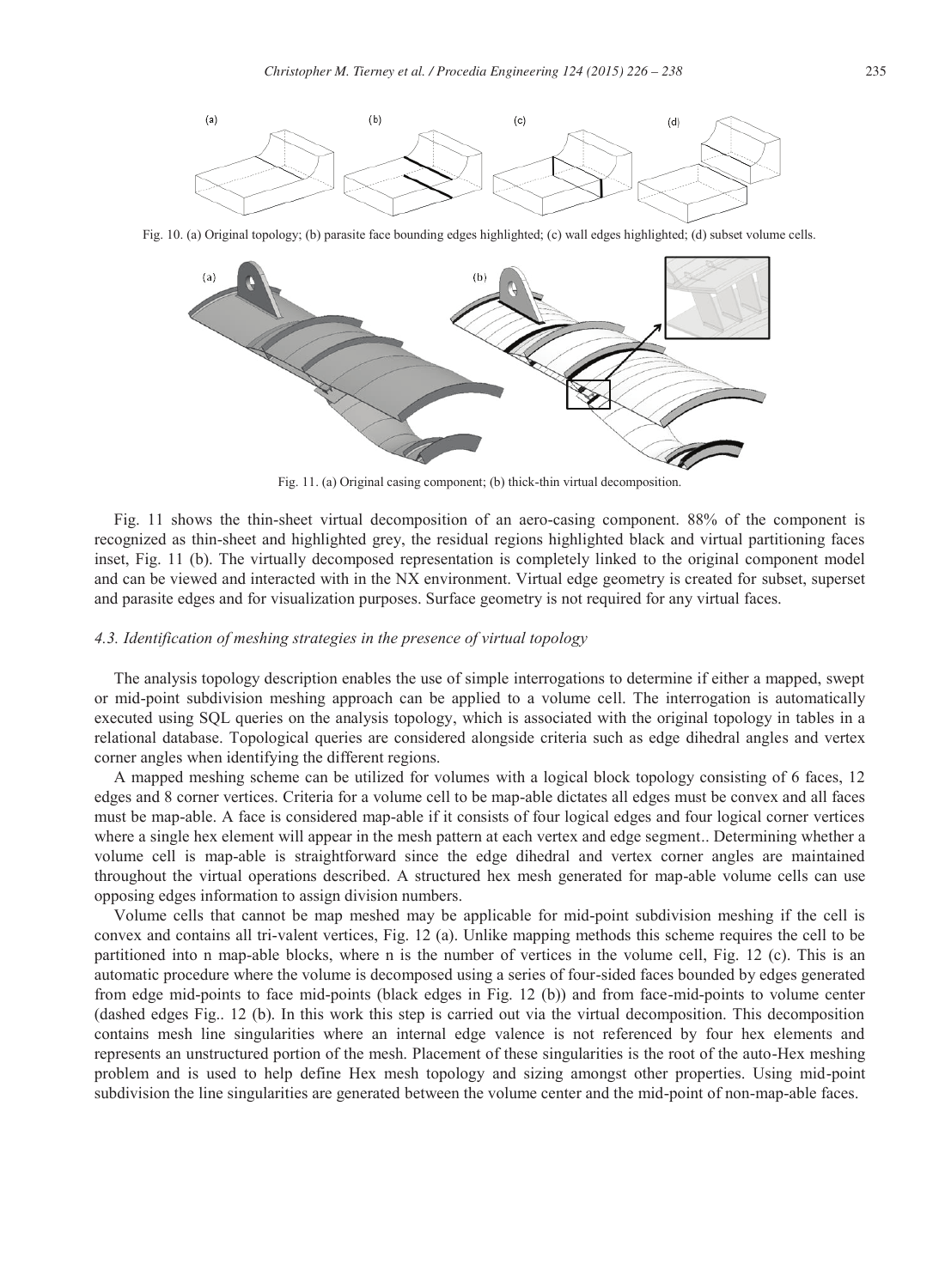

Fig. 13 (a) Volume cell being queried; (b) connected map-able faces; (c) source and target face.

For certain classes of geometry swept meshing schemes simplify the 3D Hex meshing problem into the 2D domain. Sweep-able volume cells are bounded by a loop of map-able wall faces bounded by a source and target face, Fig. 13. The detection of sweep-able volume begins by classifying the map-able faces bounding the volume, Fig. 13 (b). These map-able faces are grouped into loops of connected map-able faces through their common edges, highlighted black in Fig. 13 (b). For a closed loop of map-able faces each map-able face is bounded by two other map-able faces. The uncommon edges, dashed in Fig. 13 (b) between the closed loop of map-able faces are used to identify the source and target faces, which are each bounded by a distinct loop of uncommon edges, Fig. 13 (c), ensuring both source and target faces are topologically identical. Hex meshes can be generated on swept volume by meshing the source face with quadrilateral elements and sweeping towards the target face along the map-able wall faces. The line singularities in sweep-able domains run along the sweep direction.

The subset volume cells from the virtual thin-sheet decomposition from Fig. 11 were automatically interrogated to identify an appropriate meshing scheme. The results are shown in Fig. 14 with 77% of the original volume mapable and 21% sweep-able.The remaining 2% of the volume cannot be swept, mapped or meshed using mid-point subdivision and would require further manual decomposition to generate meshable volumes.



Fig. 14. Identification of meshing strategies: (a) Sweep-able; (b) block topology; (c) no meshing strategy.

#### **5. Discussion**

This work has shown how the virtual topology model can be linked to but stored separately from the original topology and is referred to as the analysis topology. Maintaining the virtual representation in this manner enables multiple analysis topologies to reference a single base topology. Creation of the analysis topology enables a nonmanifold representation to be created without the constraint of needing a non-manifold modeling package, which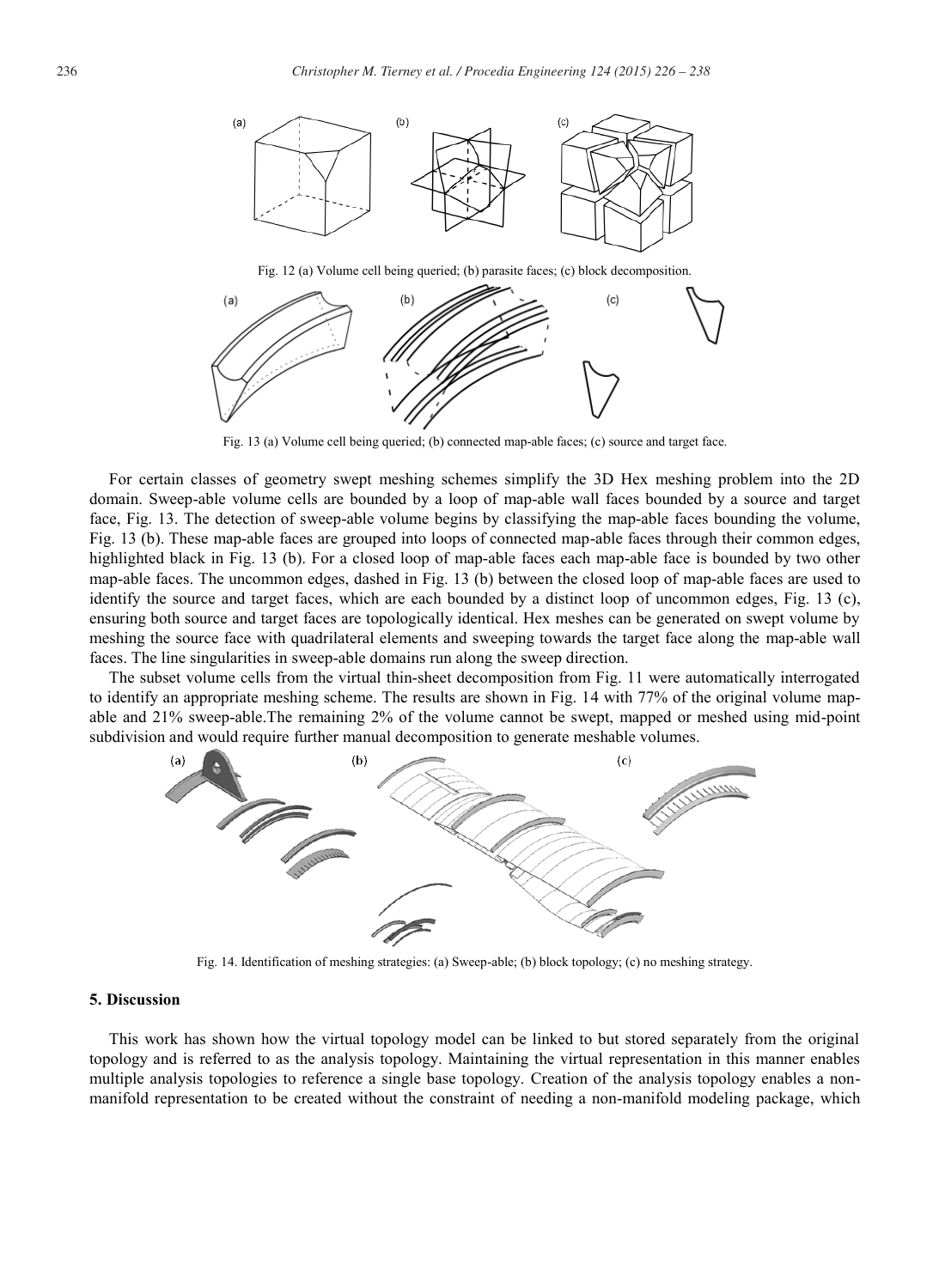maintains the links between adjacent sub-cells within the virtual decomposition. For example, the implementation within Siemens NX described here makes use of the non-manifold common faces to assign mesh mating conditions.

Section 4 demonstrates the virtual topology operations for realistic geometric models, where virtual merge operations are used for geometry clean-up and virtual splits are used for thin-sheet removal. A major benefit is that the virtual representation is completely linked to the original model topology. Therefore, virtual operations can be updated after small parametric design changes. This is in contrast to situations where real geometric modifications have been made, where the links to the original model are lost making it difficult to update after even the smallest modifications. The virtual merge operations are described for single components but need extended to deal with multi-component assemblies. The difficulty is to determine the overlap and gaps between components to create exact interfaces between within the specific analysis context. This might be achieved by generating a tolerant virtual representation to treat gaps and overlaps. Further work has to be carried out to fully exploit the virtual topology within current toolsets to enable mesh generation algorithms to operate in the presence of virtual topology [20]. For example, using the virtual merge operations to merge certain faces, i.e. with the same underlying surface definition that are bounded by edges with a dihedral angle close to 180 degrees, prior to implementing the thin-sheet removal tool would reduce the complexity of the identification and partitioning process. The same proportion of the model would remain recognized as thin-sheet regions due to the upfront merging operations essentially treating adjacent thin-sheet regions as one and reducing the number of partitions required.

The thin-sheet virtual decomposition was automatically interrogated to determine the meshing strategy of cells, where an extra 10% of the model was assigned a meshing scheme. Over 85% of the thin-sheet regions were identified as map-able and 15% as sweep-able. Since the mesh scheme identification algorithms consider only topological characteristics of a volume along with vertex and edge classifications there will be instances where geometric reasoning needs to be implemented to take into account properties such as varying edge dihedral angles or surface curvature. However, in this work it is assumed that since the model has been initially interrogated during the thin-sheet identification process, the thin-sheet regions and their adjacent regions can accurately be assessed using the topological approach undertaken. Manual virtual decomposition methods can be utilized for the residual regions assigned no meshing strategy. The virtual topology tool will accept two bounding edges of a parasite face as the manual input and will automate the partitioning of all lower bounding topologies and the addition of the remaining edges bounding the parasite face, as described in Fig. 10. This releases the analyst from substantial effort required to generate partitioning geometry. In addition the link between the virtual decomposition to the underlying geometry is automatically maintained unlike manual blocking tools such as ICEM CFD where associations between the block topology entities to the original model entities needs manually specified as the blocking is overlaid on the geometry.



Fig. 15. (a) Original topology; (b) parasite faces highlighted; (c) block topology.

Regions may also be considered as map-able where a logical block face may be represented by several faces. Such a scenario can be seen in the subset volume in Fig. 15 (c) which can be treated as a map-able region since there are no mesh singularities. This removes the need to propagate the block pattern through the virtual decomposition and reduces the burden on the analyst. The subset volume is essentially a sweepable block where the block faces with the internal imprints is meshed first. Therefore, these imprinted regions may exist on source and/or target faces of sweep-able regions. These ideas need extended to treat 1-n and n-n sweeps.

# **6. Conclusion**

This paper has described a generic topological approach for executing virtual topology operations. Merge and split operations have been described in detail for all topological entities including the partitioning of volume cells.